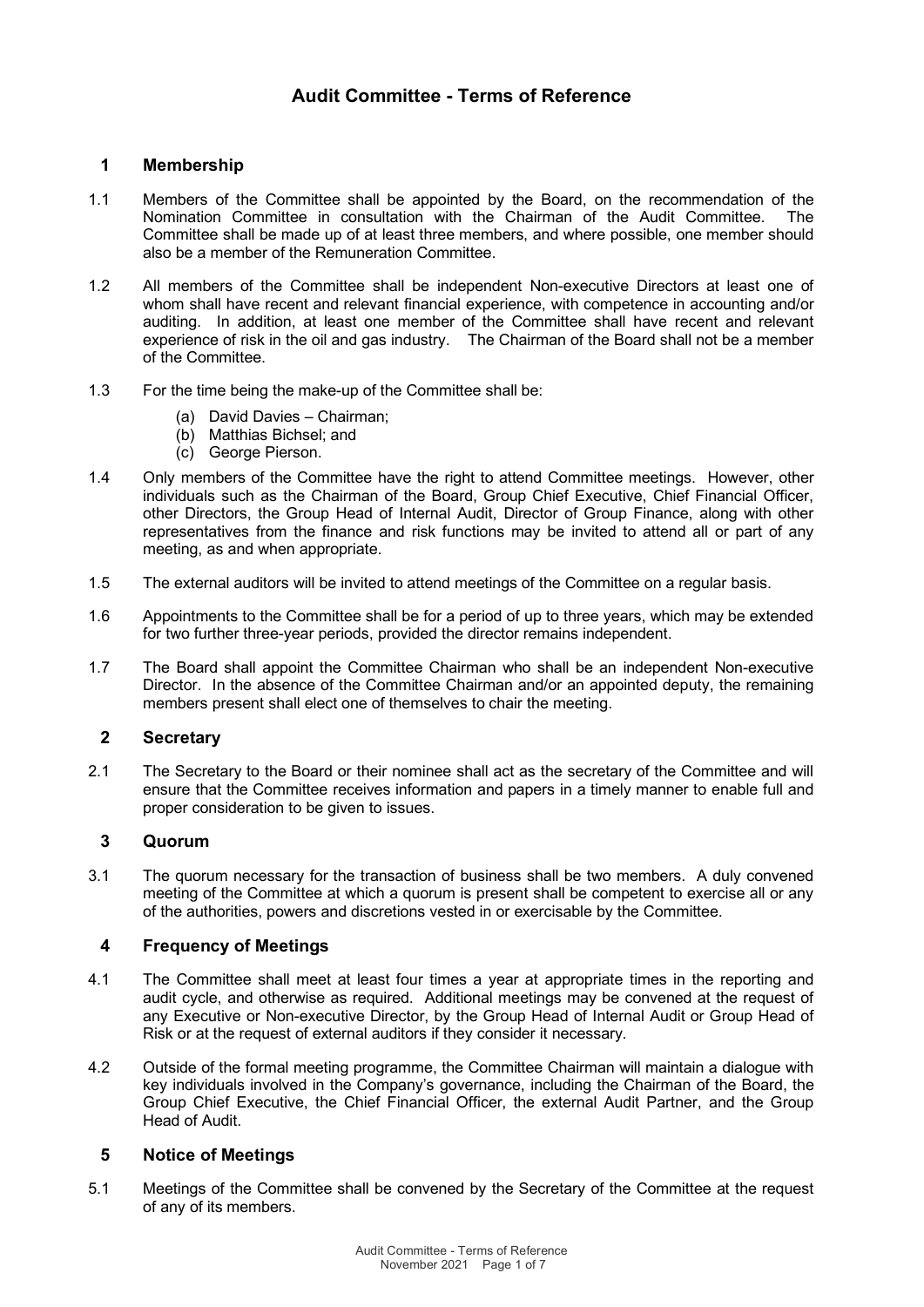5.2 Unless otherwise agreed, notice of each meeting confirming the venue, time and date together with an agenda of items to be discussed, shall be forwarded in electronic form to each member of the Committee, any other person required to attend and all other Directors, no later than five working days before the date of the meeting. Relevant supporting papers shall be sent to Committee members and to other attendees as appropriate, at the same time.

## **6 Minutes of Meetings**

- 6.1 The Secretary shall minute the proceedings and decisions of all meetings of the Committee, including recording the names of those present and in attendance.
- 6.2 The Secretary shall ascertain, at the beginning of each meeting, the existence of any conflicts of interest and minute them accordingly.
- 6.3 Draft minutes of Committee meetings shall be agreed with the Committee Chairman and then circulated promptly to all members of the Committee and, once agreed, to all members of the Board, unless in the opinion of the Committee Chairman it would be inappropriate to do so.

# **7 Annual General Meeting**

7.1 The Committee Chairman shall attend the Annual General Meeting and be prepared to respond to any shareholder questions on the Committee's activities.

## **8 Duties**

The Committee should have oversight of the Group as a whole and, unless required otherwise by regulation, carry out the duties below for the parent company, major subsidiary undertakings and the Group as a whole, as appropriate:

## **8.1 Financial Reporting**

- 8.1.1 The Committee shall monitor the integrity of the financial statements of the Company, including its annual and half year reports, full and half year results' announcements, dividend proposals and any other formal announcement relating to its financial performance, reviewing and reporting to the Board significant financial reporting issues and judgements which they contain. The Committee shall also review summary financial statements, significant financial returns to regulators and any financial information contained in certain other shareholder documents, having regard to matters communicated to it by the auditor.
- 8.1.2 The Committee shall review and challenge where necessary:
	- (a) The application of, and any changes to, significant accounting policies both on a year on year basis and across the Company/Group;
	- (b) the methods used to account for significant or unusual transactions where different approaches are possible;
	- (c) whether the Company has adopted appropriate accounting policies and made appropriate estimates and judgements, taking into account the external auditor's views on the financial statements;
	- (d) the clarity and completeness of disclosure in the Company's financial reports and the context in which statements are made; and
	- (e) all material information presented with the financial statements, including the strategic report and the corporate governance statement relating to the audit and to risk management.
- 8.1.3 The Committee shall review any other statements requiring Board approval which contain financial information first, where to carry out a review prior to Board approval would be practicable and consistent with any prompt reporting requirements under any law or regulation, including the Listing Rules or Disclosure Guidance and Transparency Rules sourcebook.
- 8.1.4 Where the Committee is not satisfied with any aspect of the proposed financial reporting by the Company, it shall report its views to the Board.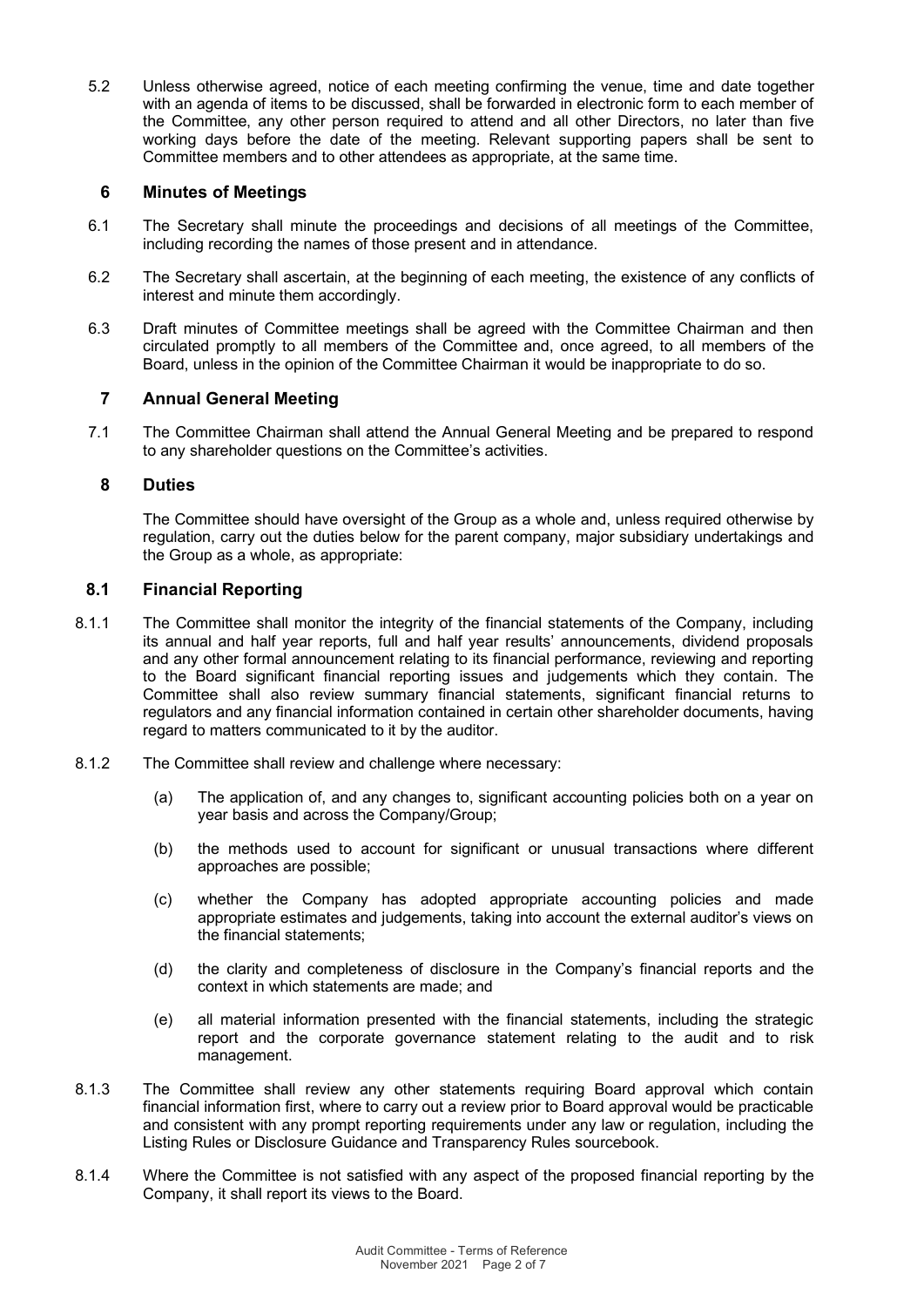# **8.2 Narrative Reporting**

8.2.1 The Committee should review the content of the annual report and accounts and determine whether, taken as a whole, it is fair, balanced and understandable and provides the information necessary for shareholders to assess the Company's performance, business model and strategy and whether it informs the Board's statement in the annual report on the matters required under the UK Corporate Governance Code. If so determined, the Committee should reach a resolution to this effect and inform the Board accordingly.

#### **8.3 Internal Controls and Risk Management Systems**

- 8.3.1 The Committee works together with the Board and the other Board Committees to monitor and review the effectiveness of the Group's risk management and internal control framework.
- 8.3.2 The Committee will regularly:
	- (a) assess the Company's approach to determining the Company's overall risk appetite, tolerance and strategy, taking account of the current and prospective macro-economic and financial environment;
	- (b) assess and evaluate the principal risk exposures of the Company and risk mitigation strategies;
	- (c) assess the emerging risk exposures of the Company, informing the Board accordingly;
	- (d) keep under review the Company's overall risk assessment processes that inform the Board's decision making, ensuring both qualitative and quantitative metrics are used;
	- (e) keep under review the Company's risk transfer strategy for the sharing of risk with the insurance market; and,
	- (f) keep under review the risk management systems and reporting processes for projects and investments.
- 8.3.3 The Committee shall:
	- (a) keep under review the adequacy and effectiveness of the Company's internal financial control systems that identify, assess, manage and monitor financial risks, and other internal control and risk management systems;
	- (b) review and approve the Company's treasury policies, material unbudgeted capital or operating expenditures outside predetermine tolerances.
	- (c) assess the effectiveness of the Company's compliance system standards and procedures for the management of the Company's enterprise risks; and
	- (d) review and approve the statements to be included in the annual report concerning internal control and risk management, including the assessment of principal risks and emerging risks, and the viability statement.

#### **8.4 Internal Audit**

The Committee shall:

- 8.4.1 approve the appointment or termination of the Group Head of Internal Audit;
- 8.4.2 monitor and approve the role and mandate of the internal audit function, monitor and review the effectiveness of its work, and annually approve the internal audit charter, ensuring it is appropriate for the current needs of the organisation; review and approve the annual internal audit programme to ensure it is aligned to the key risks of the business, and receive regular reports on work carried out;
- 8.4.4 ensure internal audit has unrestricted scope, the necessary resources and access to information to enable it to fulfil its mandate, ensure there is open communication between different functions and that the internal audit function evaluates the effectiveness of these functions as part of its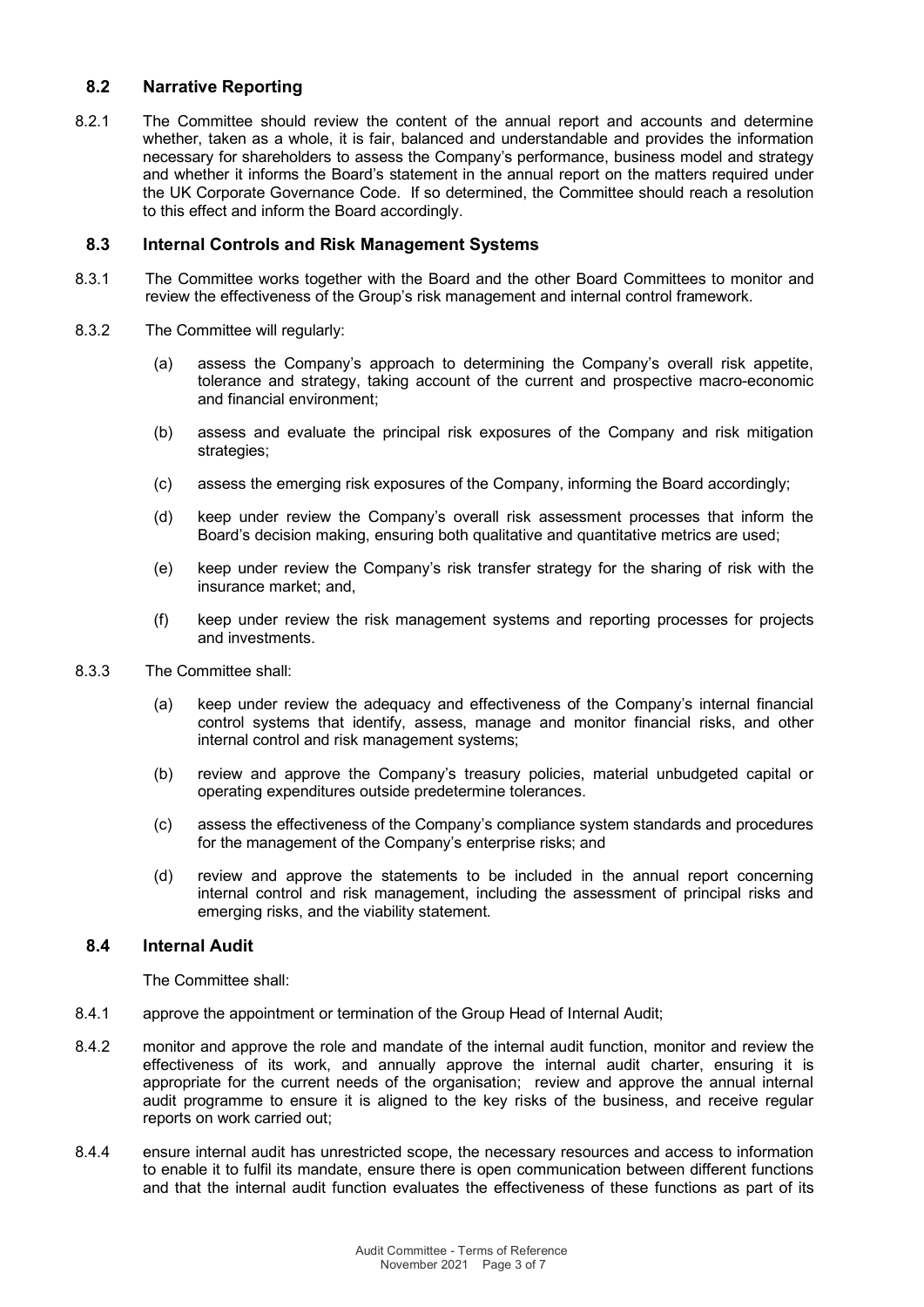internal audit programme, and ensure that the internal audit function is equipped to perform in accordance with appropriate professional standards for internal auditors;

- 8.4.5 ensure the internal auditor has direct access to the Chairman of the Board and to the Committee Chairman, providing independence from the executive and accountability to the Committee;
- 8.4.6 carry out an annual assessment of the effectiveness of the internal audit function, and as part of this assessment:
	- (a) meet with the Group Head of Internal Audit without the presence of management to discuss the effectiveness of the function;
	- (b) review and assess the annual internal audit programme;
	- (c) receive a report on the results of the internal auditor's work;
	- (d) determine whether it is satisfied that the quality, experience and expertise of internal audit is appropriate for the business; and
	- (e) review the actions taken by management to implement the recommendations of internal audit and to support the effective working of the internal audit function;
- 8.4.7 monitor and assess the role and effectiveness of the Company's internal audit function in the overall context of the Company's risk management system and the work of finance and the external auditor; and
- 8.4.8 consider whether an independent, third party review of the Internal Audit processes is appropriate.

#### **8.5 External Audit**

The Committee shall:

- 8.5.1 consider and make recommendations to the Board, to be put to shareholders for approval at the AGM, in relation to the appointment, re-appointment and removal of the Company's external auditor;
- 8.5.2 develop and oversee the selection procedure for the appointment of the audit firm, ensuring that all tendering firms have access to all necessary information and individuals during the tendering process;
- 8.5.3 if an external auditor resigns, the Committee shall investigate the issues leading to this and decide whether any action is required;
- 8.5.4 oversee the relationship with the external auditor including (but not limited to):
	- (a) approval of their remuneration, including both fees for audit and non-audit services and ensure that the level of fees is appropriate to enable an effective and high-quality audit to be conducted;
	- (b) approval of their terms of engagement, including any engagement letter issued at the start of each audit and the scope of the audit;
- 8.5.5 assessing annually the external auditor's independence and objectivity taking into account relevant UK law, regulation, the FRC Ethical Standard, and other professional requirements and the Group's relationship with the auditor as a whole, including any threats to the auditor's independence and the safeguards applied to mitigate those threats including the provision of any non-auditor services;
- 8.5.6 satisfy itself that there are no relationships (such as family, employment, investment, financial or business) between the auditor and the Company (other than in the ordinary course of business) which could adversely affect the auditor's independence and objectivity;
- 8.5.7 ensure that the employment of any former employee of the Company's auditor has the prior approval of the Committee;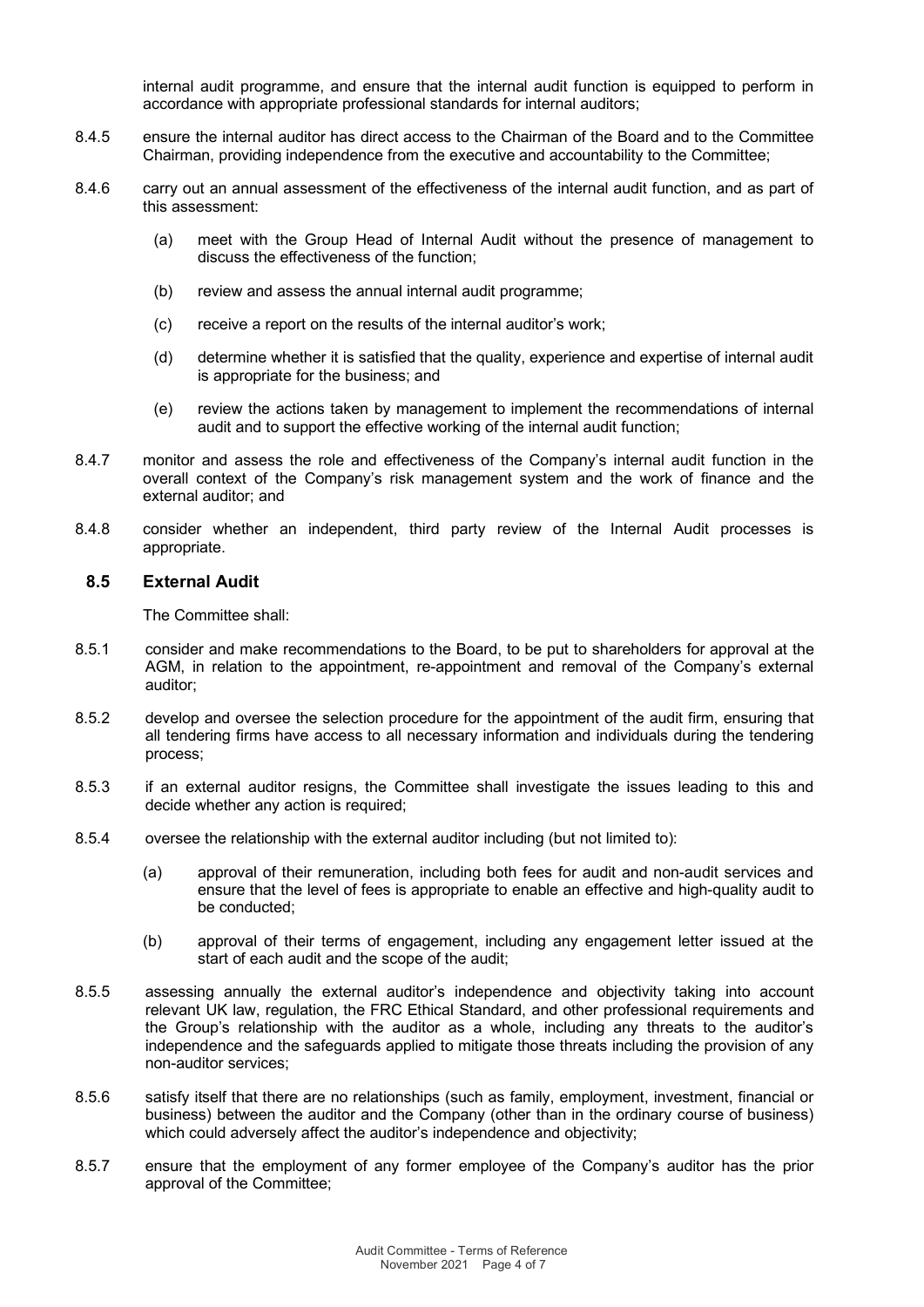- 8.5.8 satisfy itself that the Company's auditor confirms their independence, compliance with relevant UK law, regulation, other professional requirements and the Ethical Standard, including the guidance on the rotation of audit partner and staff. The auditor should also report to the Committee as to how their internal processes work to ensure this;
- 8.5.9 monitor the level of fees paid by the Company to the external auditor compared to the overall fee income of the firm, office and partner and assess these in the context of relevant legal, professional and regulatory requirements, guidance, and the Ethical Standard;
- 8.5.10 assess annually the qualifications, expertise and resources, and independence of the external auditor and the effectiveness of the external audit process, which shall include a report from the external auditor on their own internal quality procedures;
- 8.5.11 seek to ensure co-ordination of the external audit with the activities of the internal audit function;
- 8.5.12 evaluate the risks to the quality and effectiveness of the financial reporting process in light of the external auditor's communications with the Committee;
- 8.5.13 develop and recommend to the Board the Company's formal policy on the provision of non-audit services by the external auditor, including approval of non-audit services by the Committee and specifying the types of non-audit service to be pre-approved, and assessment of whether nonaudit services have a direct or material effect on the audited financial statements. The policy should include consideration of the following matters:
	- (a) threats to the independence and objectivity of the external auditor and any safeguards in place;
	- (b) the nature of the non-audit services;
	- (c) whether the external audit firm is the most suitable supplier of the non-audit services;
	- (d) the fees for the non-audit services, both individually and in aggregate, relative to the audit fee; and
	- (e) the criteria governing compensation.
- 8.5.14 meet regularly with the external auditor (including once at the planning stage before the audit and once after the audit, at the reporting stage). The Committee shall meet the external auditor at least once a year, without management being present, to discuss their remit and any issues arising from the audit;
- 8.5.15 discuss with the external auditor the factors that could affect audit quality and review and approve the annual audit plan, ensuring it is consistent with the scope of the audit engagement, having regard to the seniority, expertise and experience of the audit team;
- 8.5.16 review the findings of the audit with the external auditor. This shall include but not be limited to, the following;
	- (a) a discussion of any major issues which arose during the audit;
	- (b) the auditor's explanation of how the risks to audit quality were addressed;
	- (c) key accounting and audit judgements;
	- (d) the auditors' view of their interaction with senior management; and
	- (e) levels of errors identified during the audit.
- 8.5.17 review any representation letter(s) requested by the external auditor before they are signed by management;
- 8.5.18 review the management letter and management's response to the auditor's findings and recommendations; and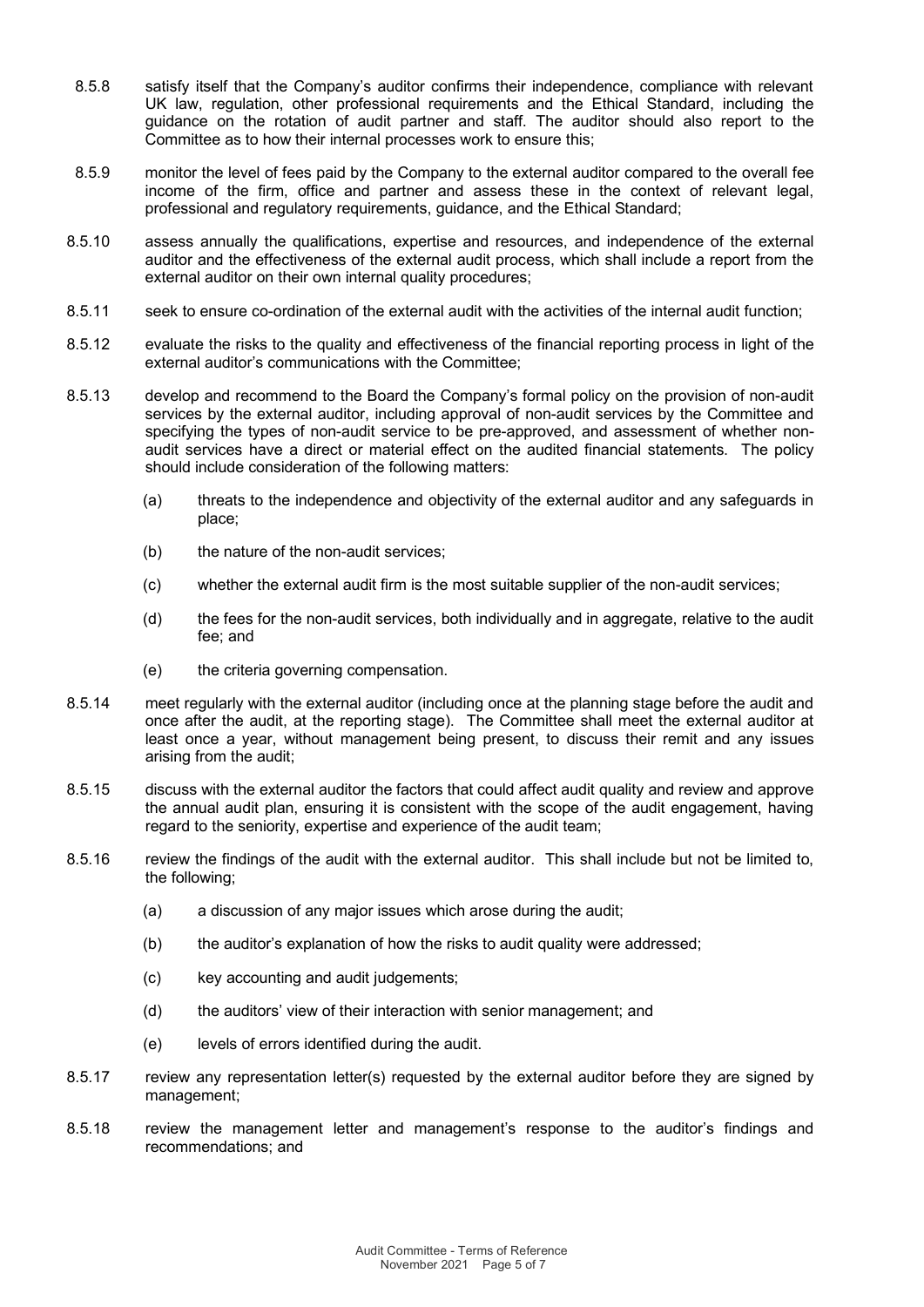8.5.19 review the effectiveness of the audit process, including an assessment of the quality of the audit, the handling of key judgements by the auditor, and the auditor's response to questions from the Committee.

# **9 Reporting Responsibilities**

- 9.1 The Committee Chairman shall report formally to the Board on its proceedings after each meeting on all matters within its duties and responsibilities and shall also formally report to the Board on how it has discharged its responsibilities. This report shall include:
- 9.1.1 the significant issues that are considered in relation to the financial statements (required under paragraph 8.1.1) and how these were addressed;
- 9.1.2 its assessment of the effectiveness of the external audit process (required under paragraph 8.5.10), the approach taken to the appointment or reappointment of the external auditor, length of tenure of audit firm, when a tender was last conducted and advance notice of any retendering plans; and
- 9.1.3 any other issue on which the Board has requested the Committee's opinion.
- 9.2 The Committee shall make whatever recommendations to the Board it deems appropriate on any area within its remit where action or improvement is needed.
- 9.3 The Committee shall compile a report to shareholders on its activities to be included in the Company's annual report. The report should describe the work of the Committee, including:
- 9.3.1 the significant issues that the Committee considered in relation to the financial statements and how these issues were addressed;
- 9.3.2 an explanation of how the Committee has addressed the independence and effectiveness of the external audit process and the approach taken to the appointment or reappointment of the external auditor, information on the length of tenure of the current audit firm, when a tender was last conducted and advance notice of any retendering plans; and
- 9.3.3 an explanation of how auditor independence and objectivity are safeguarded if the external auditor provides non-audit services, having regard to matters communicated to it by the auditor and all other information requirements set out in the UK Corporate Governance Code.
	- 9.4 In compiling the report referred to in 9.1 and 9.3, the Committee should exercise judgement in deciding which of the issues it considers in relation to the financial statements are significant but should include at least those matters that have informed the Board's assessment of whether the Company is a going concern and the inputs to the Board's viability statement. The report to shareholders need not repeat information disclosed elsewhere in the annual report and accounts, but could provide cross-reference to that information.

# **10 Other matters**

The Committee shall:

- 10.1 have access to sufficient resources in order to carry out its duties, including access to the Company Secretariat for assistance as required;
- 10.2 be provided with appropriate and timely training, both in the form of an induction programme for new members and on an ongoing basis for all members;
- 10.3 give due consideration to relevant laws and regulations, the provisions of the UK Corporate Governance Code and the requirements of the FCA's Listing Rules, Prospectus Rules and Disclosure Guidance and Transparency Rules sourcebook and any other applicable rules, as appropriate;
- 10.4 be responsible for oversight of the co-ordination of the internal and external auditors;
- 10.5 oversee any investigation of activities which are within its terms of reference;